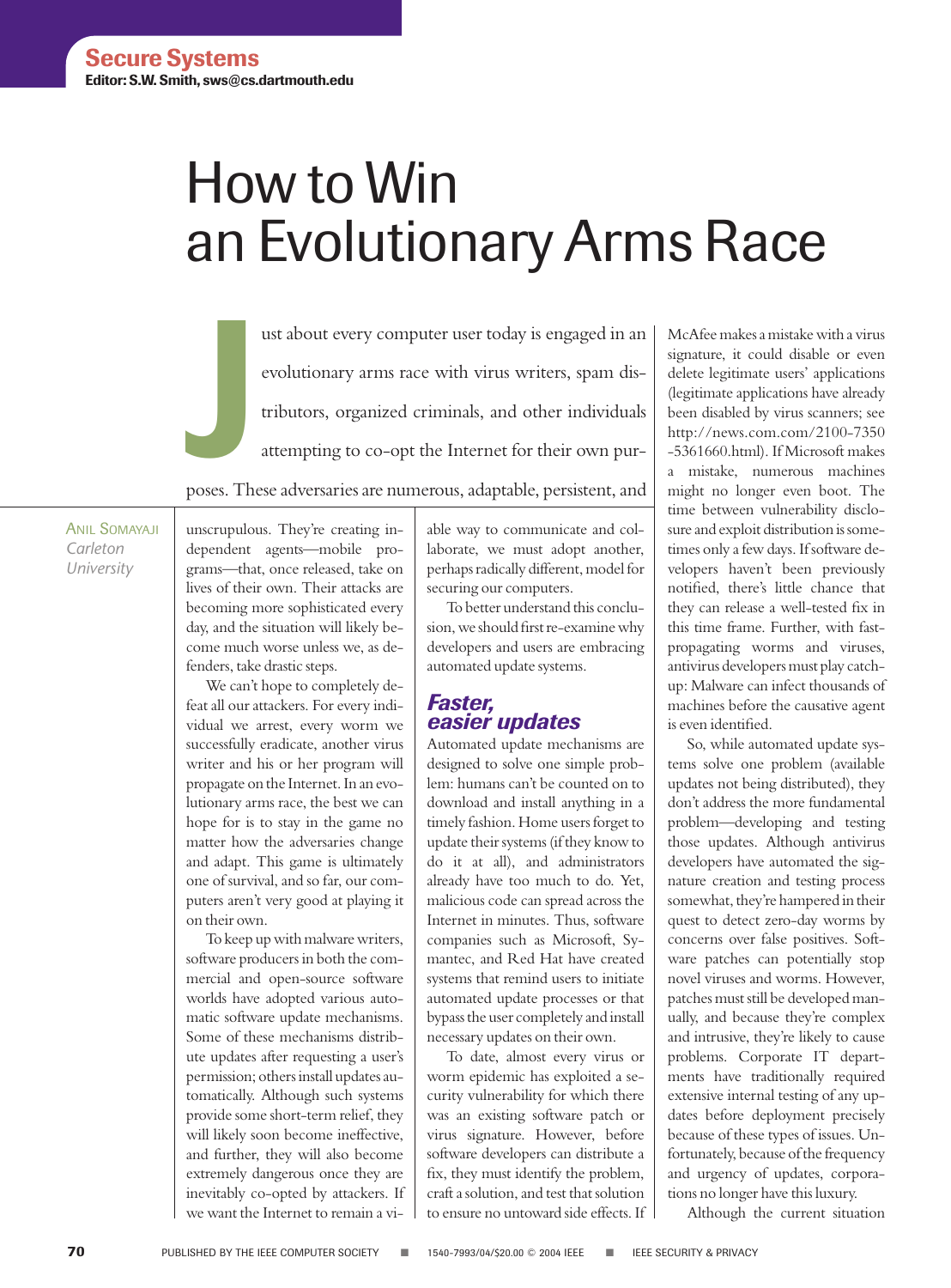isn't good, things could conceivably become much worse. What if attackers discovered new vulnerabilities once a day? Once an hour? Once a minute? Malware developers can achieve such a rate of discovery by working in parallel and automating vulnerability discovery and exploitation. Because developers must extensively test each update to ensure that it doesn't break existing functionality, they can't deploy fixes at the same rapid rate. In the long run, developers won't be able keep up with attackers as long as they're required to respond to each vulnerability as it's discovered.

Several technologies exist, such as nonexecutable stacks and anomaly-based intrusion prevention systems, that promise to prevent exploits without signatures or software patches. Many of these systems have considerable merit. Experience teaches us, however, that attackers can circumvent or even directly exploit such systems. Software patches, of course, can be created to fix specific limitations, but then we're back where we started.

We're faced with adversaries that can potentially deploy attacks faster than we can deploy defenses, even if we use automated update systems. Advanced defense technologies can help, but because they're imperfect and therefore vulnerable to exploitation, they don't change the overall balance of power. Is there anything we can do, then, to even the scales to play this evolutionary game so that we have a chance to keep up?

### *How animals play the game*

Although our computer systems are new at this game, living organisms have been fighting such battles for millions of years. In particular, large animals such as humans face a threat environment analogous to that our computer systems face. Our ancestors survived in a world filled with numerous pathogens such as bacteria, viruses, and parasites—all without help from modern medical science. To be sure, the human body has formidable perimeter defenses such as skin, mucous membranes, and stomach acid. These barriers are complemented by a complex immune system, part of which is adept at handling most common threats (the "innate" immune system), and an adaptive system that can handle most other invaders. Even with these formidable defenses, though, people still get sick, and many die of disease. Furthermore, new threats constantly arise that defeat old defenses: Bacteria develop antibiotic resistance, and viruses such as HIV emerge that our immune systems can't defeat.

Despite the magnitude of these threats, our bodies go to extraordinary lengths to preserve genome integrity. Germ-line cells—those that eventually form eggs and sperm are segregated during early embryonic development. The DNA in many of our immune-system cells changes in response to various pathogens we're exposed to, but we pass none of these changes to the next generation. Such "code conservatism" has probably arisen because our genomes are rather fragile: Duplicated or deleted chromosomes frequently cause severe birth defects, and even a one-letter (single nucleotide) mutation in a critical section of an embryo's DNA can cause a miscarriage. Bacteria can tolerate large-scale changes in their genomes—they can lose entire genetic subsystems (plasmids) and acquire

All animals evolve over time. Those better able to survive and reproduce pass on their genes, and those who can't adapt are eliminated. The opposition is also evolving, though, and they do so much more rapidly. Humans reproduce every 20 years, but bacteria can reproduce every 20 minutes.

Given such numerous and adaptable foes, it would seem that all large animals, including humans, should have become extinct long ago. Fortunately, nature has devised strategies that balance the scales by ensuring that we don't give pathogens a "stationary target." In particular, we've survived using three basic moves: sex, death, and speciation. Confused? Well, consider the following.

### *Sexual reproduction*

Many researchers have observed that diverse populations are more resistant to infection than populations of similar individuals. Less well appreciated is the fact that the primary mechanism animals use to generate and preserve such diversity is sexual reproduction. Using a systematic mechanism for selecting and combining "code" from two parents to create offspring, animals can create novel variants without resorting to random code changes. Code segments, or DNA, that are particularly fragile tend to be identical in both parents, so the recombination process won't perturb these parts. On the other hand, differences between the parents are chosen randomly and

## **We're faced with adversaries that can potentially deploy attacks faster than we can deploy defenses, even if we use automated update systems.**

new ones from other bacteria or the external environment. The complexity of most animal genomes seems to preclude such flexibility.

passed on to the child. Sex produces such diversity that—except for identical siblings—no two individuals born have ever had the same genome.